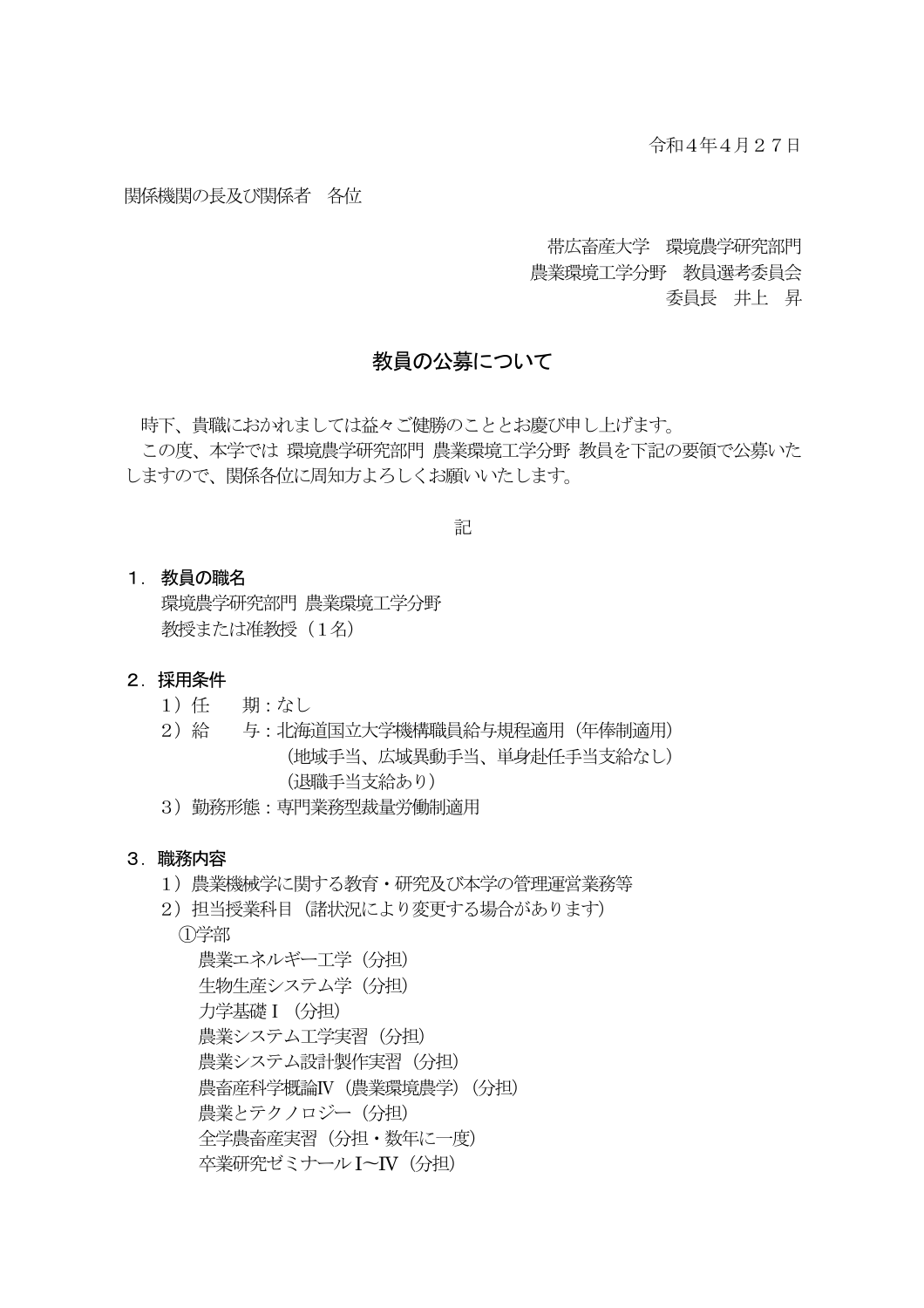### 卒業研究

②大学院(畜産学研究科、別途資格審査あり) 農業機械システム工学特論(分担) 農業環境工学特論(分担) 農業環境工学特別演習(分担) 農業環境工学特別研究Ⅰ、Ⅱ(分担) 特別研究

③別科

農業機械学(分担) 農業機械学実習(分担) 農業機械整備実習(分担)

- 4.応募条件
	- 1)農業環境工学分野における高い教育研究能力を有している方。特に、農業機械学 に関する基礎から AI/IoT 技術等を活用した先進的分野にわたる広い見識と業績 を有し、教育・研究・社会貢献に意欲的に取り組むことができる方。加えて、新た に実施する教育研究活動の推進に意欲的に取り組める方。
	- 2)大型特殊免許を有する方が望ましい。
	- 3) 博士の学位を有する方。
	- 4)授業を日本語と英語で実施できる方。

### 5.必要書類

- 1)履歴書(本学所定様式)※印刷したもの1部と電子媒体に保存したもの。
- 2) 業績評価資料 (本学所定様式) ※電子媒体に保存したもののみ、印刷は不要。
- 3) これまでの研究の概要、関連領域の教育・研究に対する抱負(それぞれ2,000 字程度) (1部)。
- 4)推薦書(1名)
- 5)推薦書作成者とは別に、応募者について照会できる方の連絡先(氏名、所属、職 名、住所、E メールアドレス、雷話番号)を2名以上。
- 6)5)に関連し、照会者には応募者の人物評価を依頼するため、個人情報の提供に 係る同意書(本学所定様式)。
	- ※1), 2)及び6)については、書式を本学ホームページからダウンロードして ください。同時に、データは電子媒体(CD、USBメモリ等)に保存した ものも提出してください(URL https://www.obihiro.ac.jp/careers)。
	- ※2)に関連して、研究業績中の原著論文の各々については別刷またはコピーを、 それ以外の業績については内容を証明する資料を、同資料の記載順にバイン ダー等に収納して提出してください。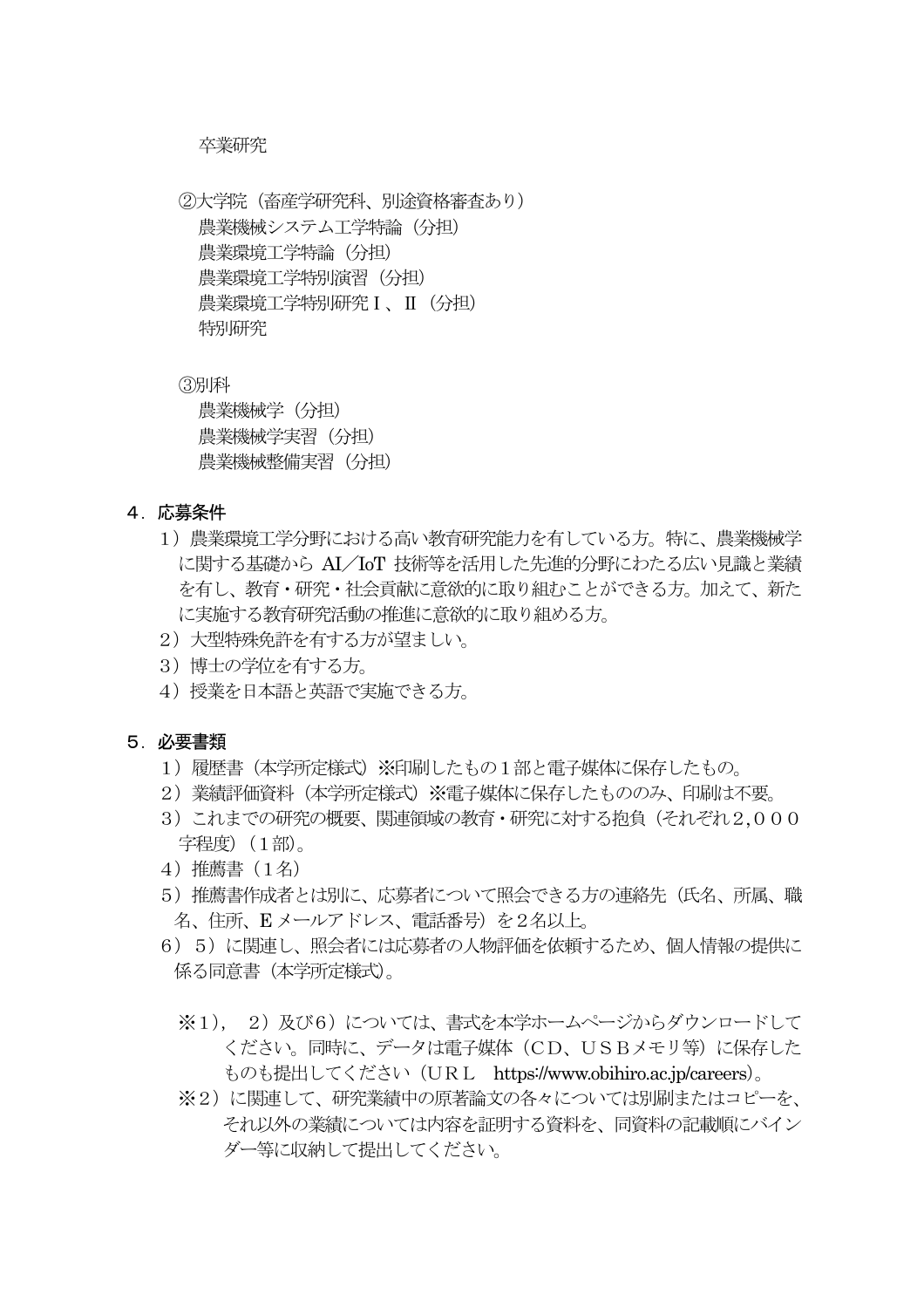※原則として応募書類については返却いたしません。応募書類の返却を希望される 方は着払い伝票を同封ください

### 6.その他

- 1)本学の教員人事は、原則として書類審査及び書類審査通過者に対する面接・模擬 講義(日本語)・研究紹介(英語)を実施します。その際の旅費は自己負担となり ます。
- 2)国家公務員・地方公務員等から引き続き本学に採用されることとなった場合でも、 退職手当は原則として通算されません。
- 3)多元的業績評価の実施について
	- ・現在、大学に所属されている方については、研究業績(過去すべての期間)の 他、平成31年4月から令和4年3月までの期間の教育、社会貢献、管理運営 の業績ごとに、その内容を証明する資料(例えば授業のシラバス、公開講座の プログラム、審議会委員の委嘱状等)で確認いたします。
	- ・現在,大学以外に所属されている方については、研究業績(過去すべての期間) に関して、その内容を証明する資料(例えば招待講演の依頼状、研究費採択通 知書等)で確認いたします。
- 4)帯広畜産大学では、多様な人材による教育・研究活動の推進、男女共同参画推進 に努めており、女性の積極的な応募を歓迎します。また男女共同参画社会基本法 の趣旨に則り、教育・研究業績および人物の評価において、同等と認められる場 合には女性を優先します。

帯広畜産大学では、研究支援員制度やメンター制度を実施し、教育・研究時間と 家庭との両立の支援を行っています。また、学内保育施設を有しておりませんが、 市内の認可外保育施設と提携し、職員の利用枠を確保することで、着任後もただ ちに入所できるようにしております。

なお、支援制度の詳細や帯広畜産大学における男女共同参画推進方針や支援制度 の詳細については、https://www.obihiro.ac.jp/gender-equality (本学 HP→大学紹 介→男女共同参画)をご覧ください。

### 7.書類の提出期限

令和4年7月1日(金曜日)必着

### 8. 採用予定日

令和4年11月1日以降できるだけ早い時期

## 9.送付先

〒080-8555 帯広市稲田町西2線11番地 帯広畜産大学 企画総務課 人事係 宛 封筒に「環境農学研究部門 農業環境工学分野 教授または准教授 応募書類在中」と 朱書きの上、簡易書留でお送りください。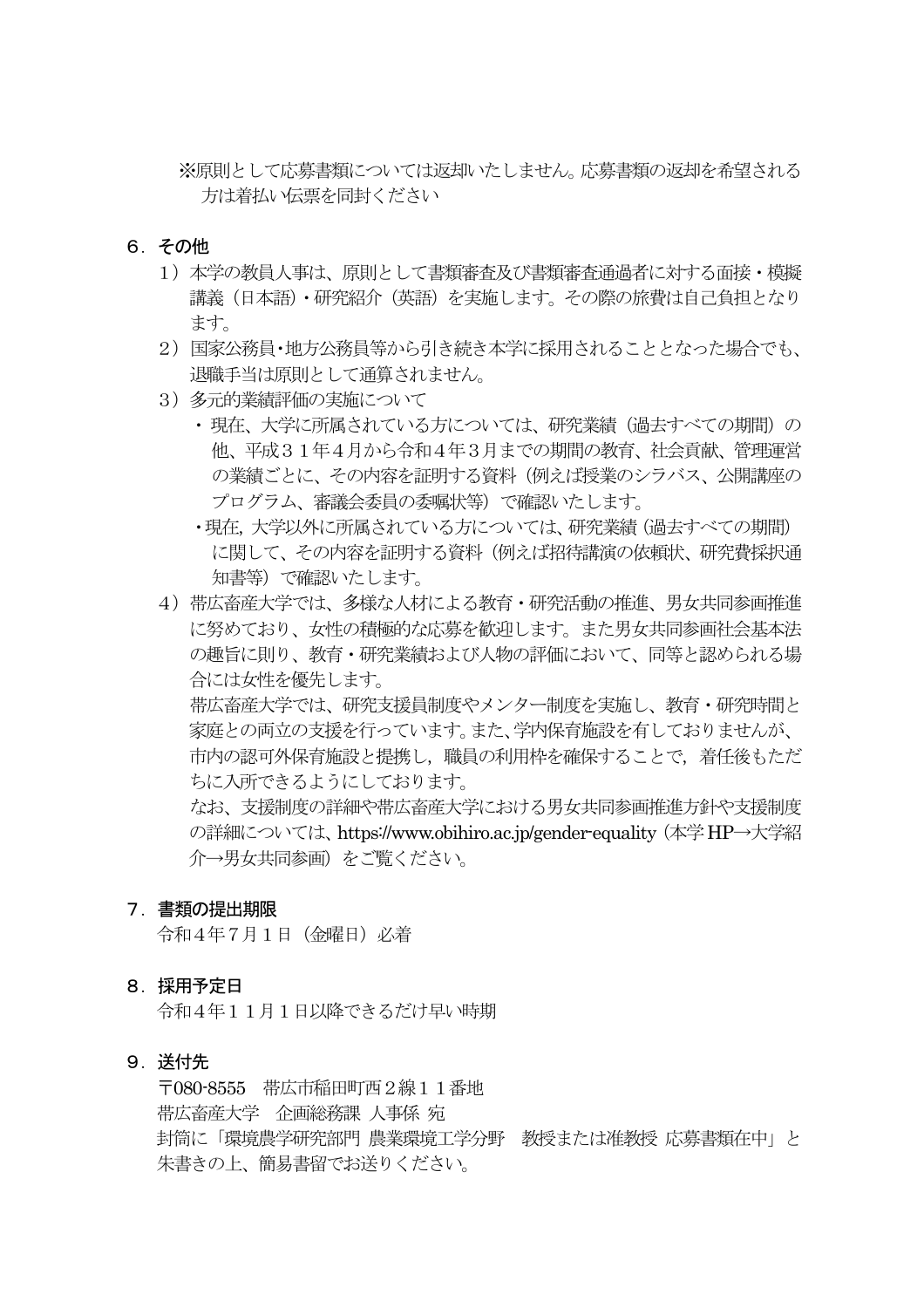# 10.照会先

〒080-8555 帯広市稲田町西2線11番地 帯広畜産大学 環境農学研究部門 農業環境工学分野 教員選考委員会 委員長 井上 昇 電話:0155-49-5652 E-mail: ircpmi@obihiro.ac.jp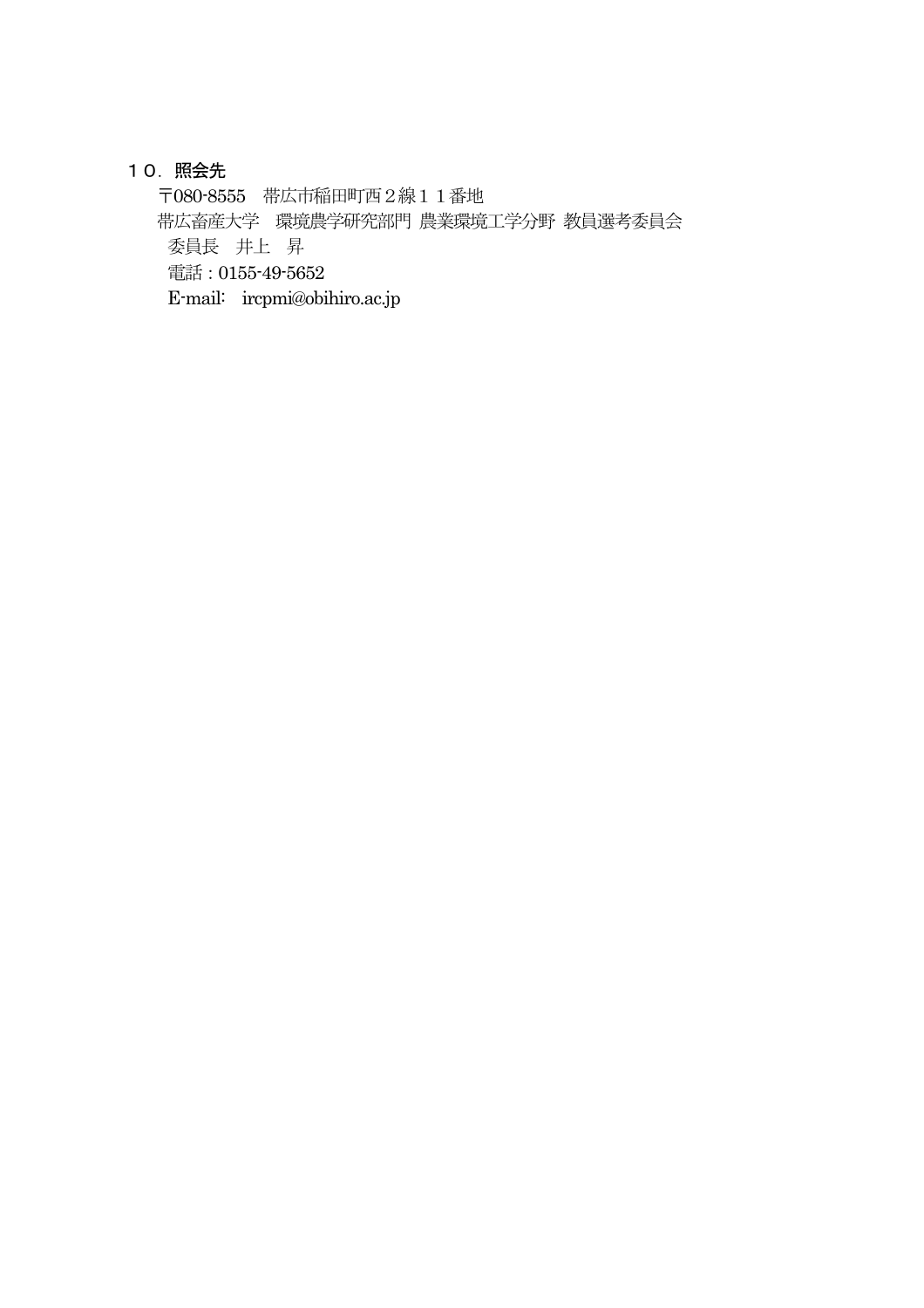# **Inviting Applications for an Associate Professor or a Professor of Division of Environmental and Agricultural Engineering, Department of Agro-environmental Science, Obihiro University of Agriculture and Veterinary Medicine**

We are inviting applications for an Associate Professor or a Professor of Division of Environmental and Agricultural Engineering, Department of Agro-environmental Science. Please inform potential candidates of the position and the following details.

# **1. Job title**

an Associate Professor or a Professor

# **2. Condition of employment**

- 1) Appointment type: Tenure
- 2) Salary: application of the annual salary rules

 Hokkaido Higher Education and Research System Staff salary regulations apply mutatis mutandis.

(Regional allowance, wide-area transfer allowance,

and single employee allowance not provided)

(Retirement allowance provided)

3) Working arrangements: a flex-time system

# **3. Job description**

- 1) Education and research in relation to environmental and agricultural engineering, especially agricultural mechanics. University administrative operation.
- 2) Teaching courses (Courses may change depending on circumstances) Undergraduate:

Engineering in Agricultural Energy (shared) System Engineering in Bio-production (shared) Fundamental MechanicsⅠ (shared) Laboratory Work on Agricultural Machinery (shared) Laboratory Work on System Design and Manufacture (shared) Introduction to Agricultural Science Ⅳ (shared) Agricultural Technology and Engineering (shared) Agriculture and Animal Production (shared, once every few years) Seminar for Graduation Research Ⅰ, Ⅱ, Ⅲ and Ⅳ (shared) Graduation Research

Graduate \*: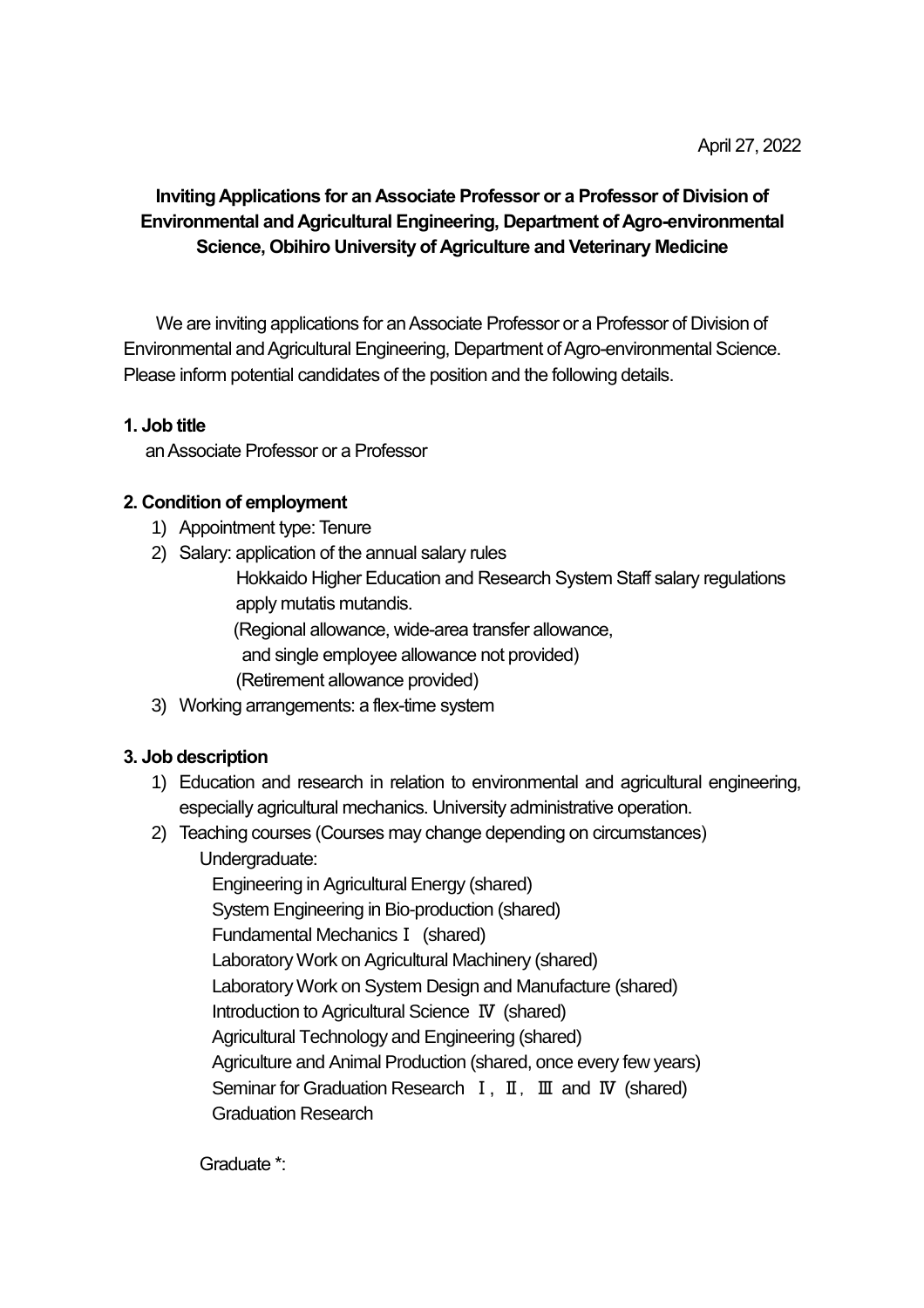System Engineering of Agricultural Machinery (shared) Agro-environmental Engineering (shared) Special Practice on Agro-environmental Engineering (shared) Agro-environmental Engineering Special ResearchⅠ and Ⅱ (shared) Special Research

\*The candidate's qualifications will need to be examined by Graduate School of Animal and Veterinary Sciences and Agriculture.

Practical Agriculture and Animal Husbandry Program Farm Machinery (shared) Farm Machinery Practice (shared) Practical Maintenance of Agricultural Machinery (shared)

# **4. Qualifications**

- 1) High education and research ability in the field of environmental and agricultural engineering, especially agricultural mechanics. In particular, the applicant should have a wide range of knowledge and achievements, from the basics of agricultural mechanics to advanced fields using AI/IoT technology, and be willing to engage in education, research, and social contribution. In addition, the candidate must be willing to promote new educational and research activities.
- 2) Holder of a large-sized special motor vehicle license is preferred.
- 3) Ph. D. degree.
- 4) Proficiency in both Japanese and English.

# **5. Application materials**

- 1) Two copies of standard curriculum vitae with an attached photo taken within the last 3 months (standardized form available in stores).\*
- 2) Two copies of educational experience and a complete list of academic publications and other research activities.\*\*
- 3) Statement of research activity to the present and a concise summary of the candidate's perspective on education and research in related subjects (2,000 letters in Japanese or 800 words in English).
- 4) One letter of reference.
- 5) In addition to the reference person who writes the letter of reference, indicate 2 or more references available on request (Name, Affiliation, Position / Title, Address, Email, Phone number).
- 6) In relation to 5) above, the reference persons will be asked to evaluate the applicant's character. Therefore, please submit the "Consent Form for Provision of Personal Information" (form prescribed by the university).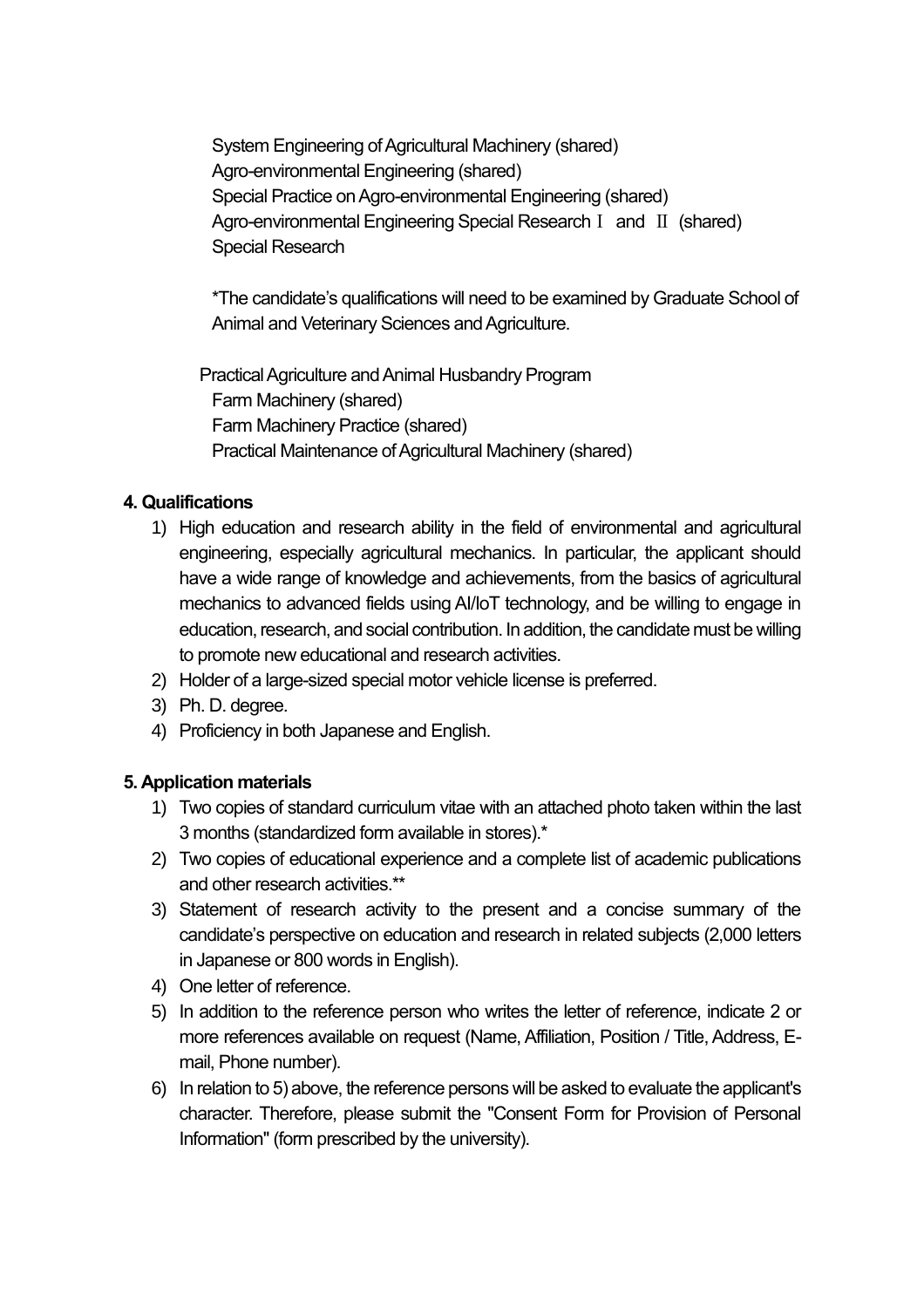\*Forms can be obtained from https://www.obihiro.ac.jp/careers for the record of achievements (refer to item 6.3 for details). An electronic storage medium (USB or CD-R) containing the data should be included.

\*\*Two separate files containing reprints or hard copies of all the listed publications (one each) in order of appearance in the list should be submitted along with an electronic storage medium.

## **6. Other**

- 1)In general, faculty appointments will be made through a document screening process followed by the interviews, mock lectures (in Japanese), and research introductions (in English) for those who pass the document screening process. Travel expenses will be borne by the applicant.
- 2)If a candidate is a government employee or a local public employee and is hired as an instructor in our university, the retirement payments cannot be combined.
- 3)Concerning the Record of Achievements

If the applicant belongs (or has belonged) to a university, evaluation points will be given for academic achievements (all), and for any educational, social, and school administrative positions held in the past 3 years from April 1, 2019 to March 31, 2022 (Examples: teaching syllabuses, a printed program of an open lecture, a letter of appointment as a member of a council, etc.).

If the applicant belongs (or has belonged) to an organization other than a university, evaluation points will be given for academic achievements. (Examples: a written invitation to give a lecture, a written notice of research funds awarded, etc.)

4)We will highly welcome female applicants in compliance with the Equal Employment Opportunity Law. Our policy for gender equality, and support details are indicated in the following URL (Japanese only).

https://www.obihiro.ac.jp/gender-equality

## **7. Deadline for applications**

July 1<sup>st</sup>, 2022

## **8. Scheduled starting date of employment**

As soon as possible after November 1st, 2022

### **9. Address materials to**:

Personnel Manager, General Affairs Section, Obihiro University of Agriculture and Veterinary Medicine, Inada-cho, Nishi 2-11, Obihiro-shi, Hokkaido, Japan 080-8555 \*The envelope should be labeled in red as "Application Materials for Division of Environmental and Agricultural Engineering" and sent by simple registered mail.

### **10. Contact person**

Noboru Inoue, Chairperson of the Screening Committee for an Associate Professor or a